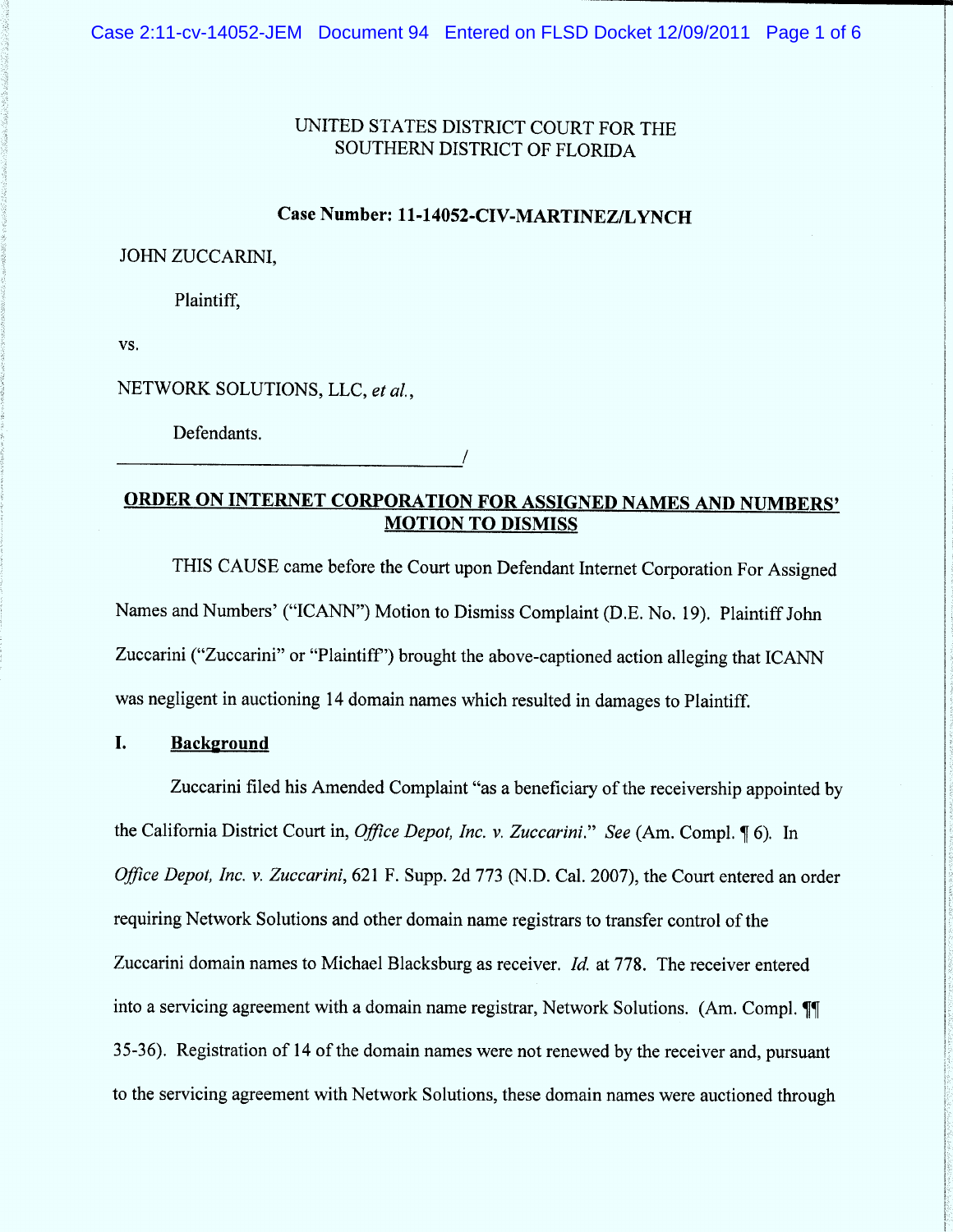NameJet LLC's ("NameJet") auction platform and transferred to successful bidders. Id. at 35-40.

Zuccarini filed an action in the Southern District of Florida in July 2010 against NameJet, Network Solutions and other defendants. See Zuccarini v. NameJet, Inc., 2:10-cv-14178-KMM. He alleged that during May 2010, the above-referenced 14 domain names were auctioned by NameJet in violation of California and Virginia statutes. He sought damages for auction of the 14 domain names based on breach of contract and conversion. *Id.* at (D.E. No. 20). He also sought declaratory and injunctive relief. Id. This Court transferred venue to the United States District Court for the Eastern District of Virginia. See Zuccarini v. Name Jet. Inc., 2:10-cv-14178-KMM, D.E. No. 57. The Eastern District of Virginia dismissed the action. Id. at (D.E. No. 13-2). In his subsequent motion for relief, Zuccarini attempted to argue a previously unasserted claim that the defendants were negligent. The Court denied the motion for relief and explained that even if those arguments had merit, they should have been raised during the litigation in the Northern District of California, or on direct appeal to the United States Court of Appeals for the Ninth Circuit. 1d. at (D.E. No. 13-3).

### II. Standard

ICANN brings its Motion to Dismiss pursuant to Federal Rule of Civil Procedure 12(b)(2) for lack of personal jurisdiction. Personal jurisdiction over a non-resident defendant depends on: (1) "whether the exercise of jurisdiction is appropriate under the forum state's longarm statute;" and (2) "whether exercising jurisdiction over the defendant would violate the Due Process Clause of the Fourteenth Amendment, which requires that the defendant have minimum contacts with the forum state and that the exercise of jurisdiction not offend 'traditional notions of fair play and substantial justice.''' Sloss Indus. Corp. v. Eurisol, 488 F. 3d 922, 925 (1 1th Cir.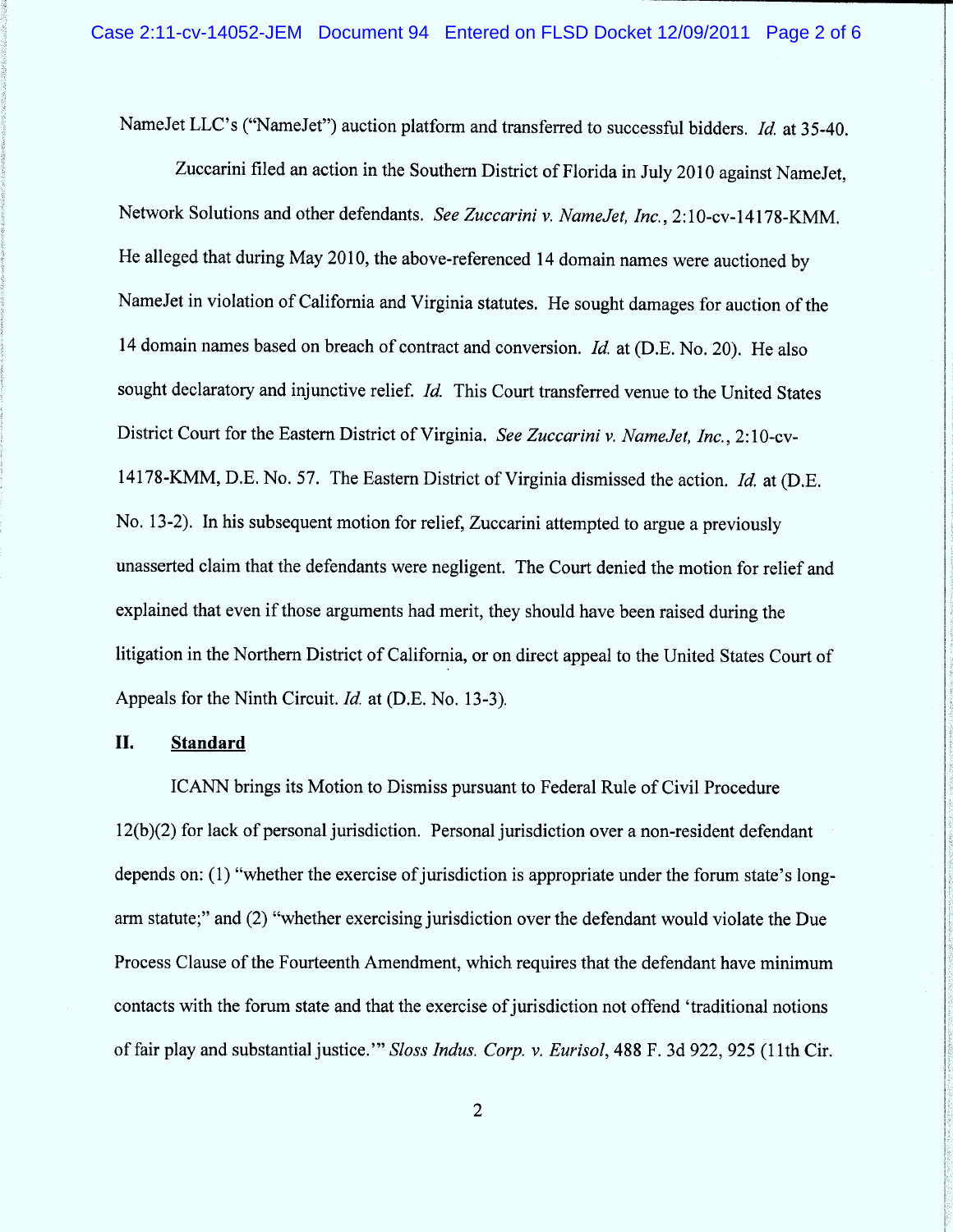2007) (quoting Sculptchair, Inc. V. Century Arts, Ltd., 94 F. 3d 623, 626 (11th Cir. 1996)). The non-resident defendant must reasonably expect to be haled into the forum. Burger King Corp. v. Rudzewicz, 471 U.S. 462, 472 (1985).

The plaintiff "has the burden of establishing a prima facie case of personal jurisdiction." Stubbs v. Wyndham Nassau Resort & Crystal Palace Casino, 447 F. 3d 1357, 1360 (11th Cir. 2006). Where "the defendant submits affidavits contrary to the allegations in the complaint, the burden shifts back to the plaintiff to produce evidence supporting personal jurisdiction, unless the defendant's affidavits contain only conclusory assertions that the defendant is not subject to jurisdiction." Id.

## 111. Analvsis

ICANN is a California non-profit corporation that conducts business in the State of Florida. (D.E. No. 7, Am. Compl.  $\P\P$  14, 21; D.E. No. 19-1, Aff. of Akram J. Atallah,  $\P$  2). The Amended Complaint alleges that ICANN "manages and coordinates the Internet Domain Name System, in addition to accrediting domain name registrars." (D.E. No. 7, Am. Compl. 14). It further alleges that ICANN maintains a "Registrar Accreditation Agreement with Network Solutions'' and that ICANN was negligent in not fulflling its responsibilities in overseeing the actions of Network Solutions and in not requiring Network Solutions to "place on hold or lock status any domain name that [was] the subject of court proceedings." Id. at  $\P$  60-63. Zuccarini admits to filing the action as a "non-party to any agreement who has been harmed by ICANN's negligent and reckless behavior." *Id.* at  $\P$  64.

# A. Florida's Long-Arm Statute

Because ICANN is a non-resident defendant, we first look to Florida's long-arm statute to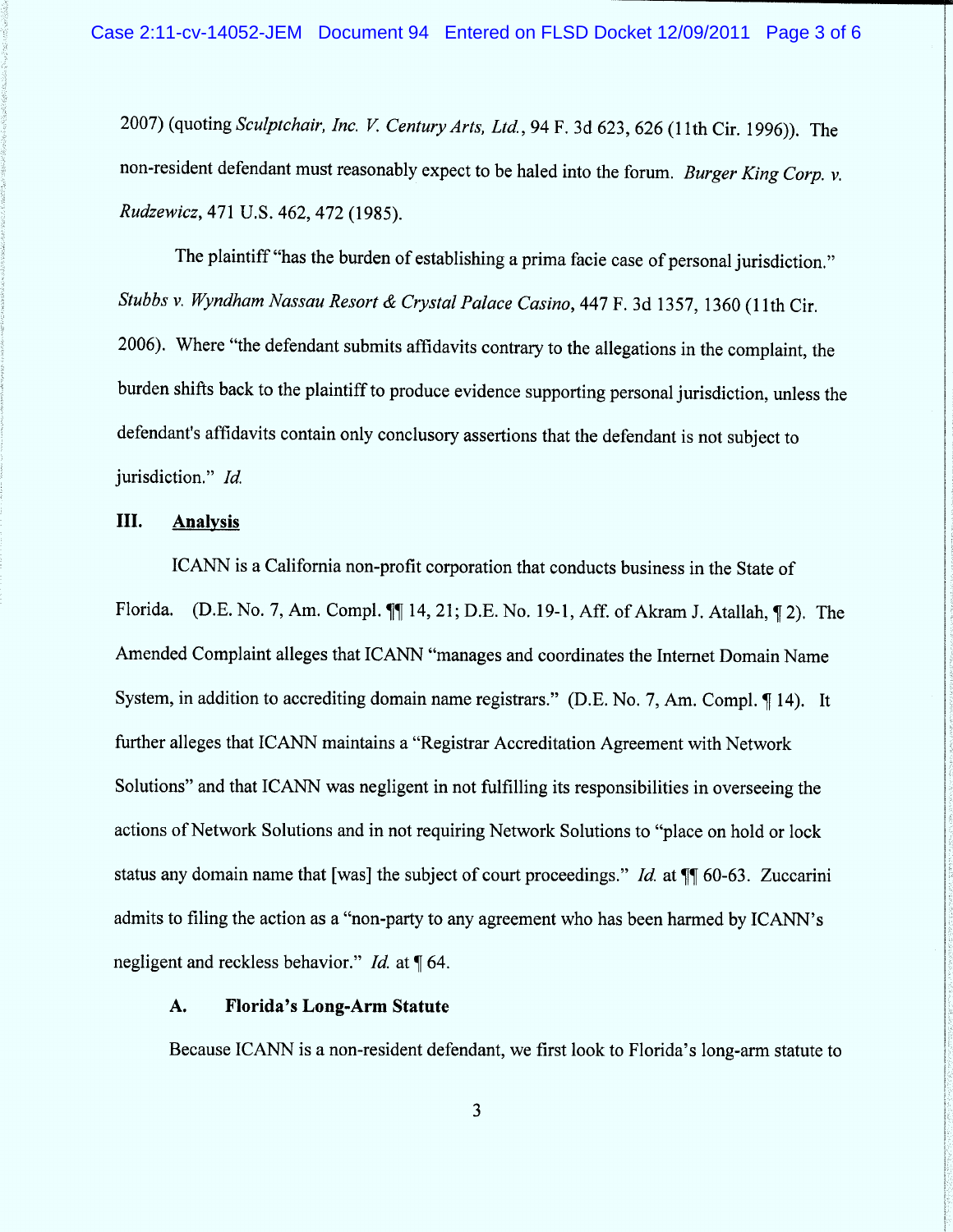determine if this Court may properly exercise jurisdiction. Sloss Indus. Corp., 488 F. 3d at 925.

Plaintiff contends that personal jurisdiction is properly exercised pursuant to Florida's long-arm

statute, Section 48.193(1)(a), which provides:

(1) Any person, whether or not a citizen or resident of this state, who personally or through an agent does any of the acts enumerated in this subsection thereby submits himself or herself and, if he or she is a natural person, his or her personal representative to the jurisdiction of the courts of this state for any cause of action arising from the doing of any of the following acts:

(a) Operating, conducting, engaging in, or canying on a business or business venture in this state or having an office or agency in this state.

Fla. Stat. § 48.193(1)(a); (D.E. No. 32 at 3-5).

#### $1.$ ICANN's Affidavit Supporting its Motion to Dismiss

In support of its Motion to Dismiss, ICANN submitted the affidavit of its Chief Operating

Officer, Akram J. Atallah. (D.E. No. 19-1). The Affidavit establishes that ICANN:

1. Does not have any office or other company facilities in Florida.

2. Does not have any phone number or mailing address in Florida.

3. Does not have any employee or staff member in Florida.

4. Has not applied for any loan or opened any bank account in Florida.

5. Has not owned any tangible personal property or real estate property or assets in Florida.

6. Has not appointed any agent in Florida for service of process.

7. ls not licensed to do business in Florida.

8. Has never released any advertisement to the residents of Florida, nor has it released any advertisement in any magazine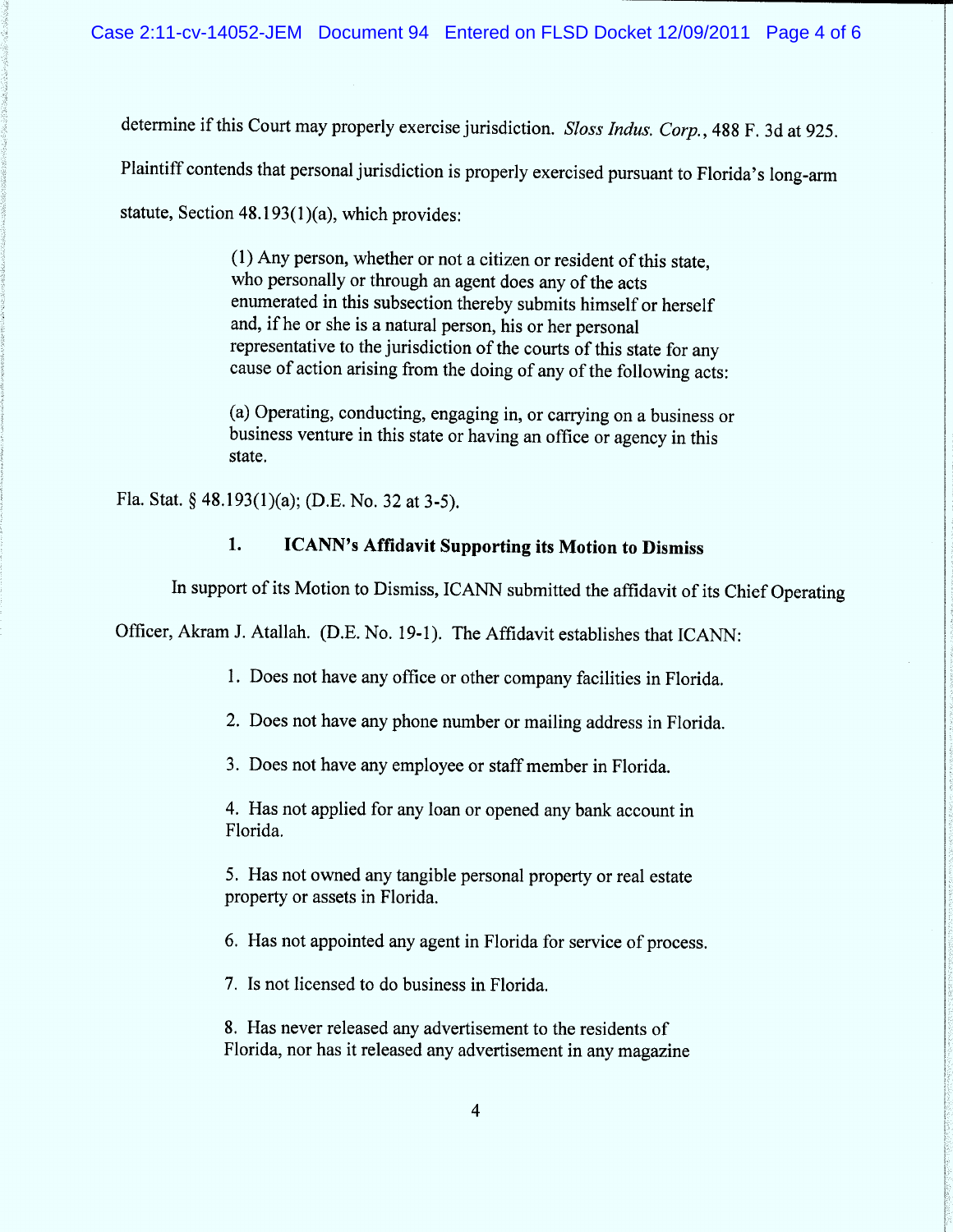targeted at residents of Florida.

9. To the extent ICANN has witnesses who have knowledge of the facts alleged in the Amended Complaint, none of those witnesses are in Florida.

10. ICANN maintains a website that is operated from web servers physically located in E1 Segundo, California and Reston, Virginia.

(D.E. No. 19-1).

# 2. Plaintiff's Allegations Regarding ICANN's Activities Within Florida

Because ICANN submitted an affidavit challenging Plaintiff s jurisdictional allegations,

the burden shifts back to plaintiff to produce evidence supporting jurisdiction. Diamond Crystal

Brands, Inc. v. Food Movers Int'l, Inc., 593 F. 3d 1249, 1258 (11th Cir. 2010); see also Walack

v. Worldwide Machinery Sales, Inc., 278 F. Supp. 2d 1358, 1365 (M.D. Fla. 2003). In his

response to Defendant's Motion to Dismiss, Plaintiff states that Florida Statute Section

48.193(1)(a) is properly applied to ICANN because:

1. ICANN maintains on its website "a list of domain name registrars that ICANN has accredited and with whom ICANN has signed a 2009 Registrar Accreditation Agreement." (D.E. No. 32 at 3). The list of domain name registrars with which ICANN conducts business includes Moniker Online ("Moniker") whose place of business and mailing address is in Pompano Beach, Florida. Id at 4.

2. According to its website, in July of 2000, ICM Registry, LLC  $("ICM")$ , whose mailing address is in Palm Beach Gardens, Florida, submitted a proposal to ICANN in response to its request for proposals regarding acquiring the rights to certain domains.  $Id$ . On March 30, 2011, ICANN and ICM entered an agreement that designates ICM as the "Registry Operator" of certain domains. Id.

3. On February 3, 2011, ICANN, along with other organizations, held a news conference in Miami, Florida. Id. at 5.